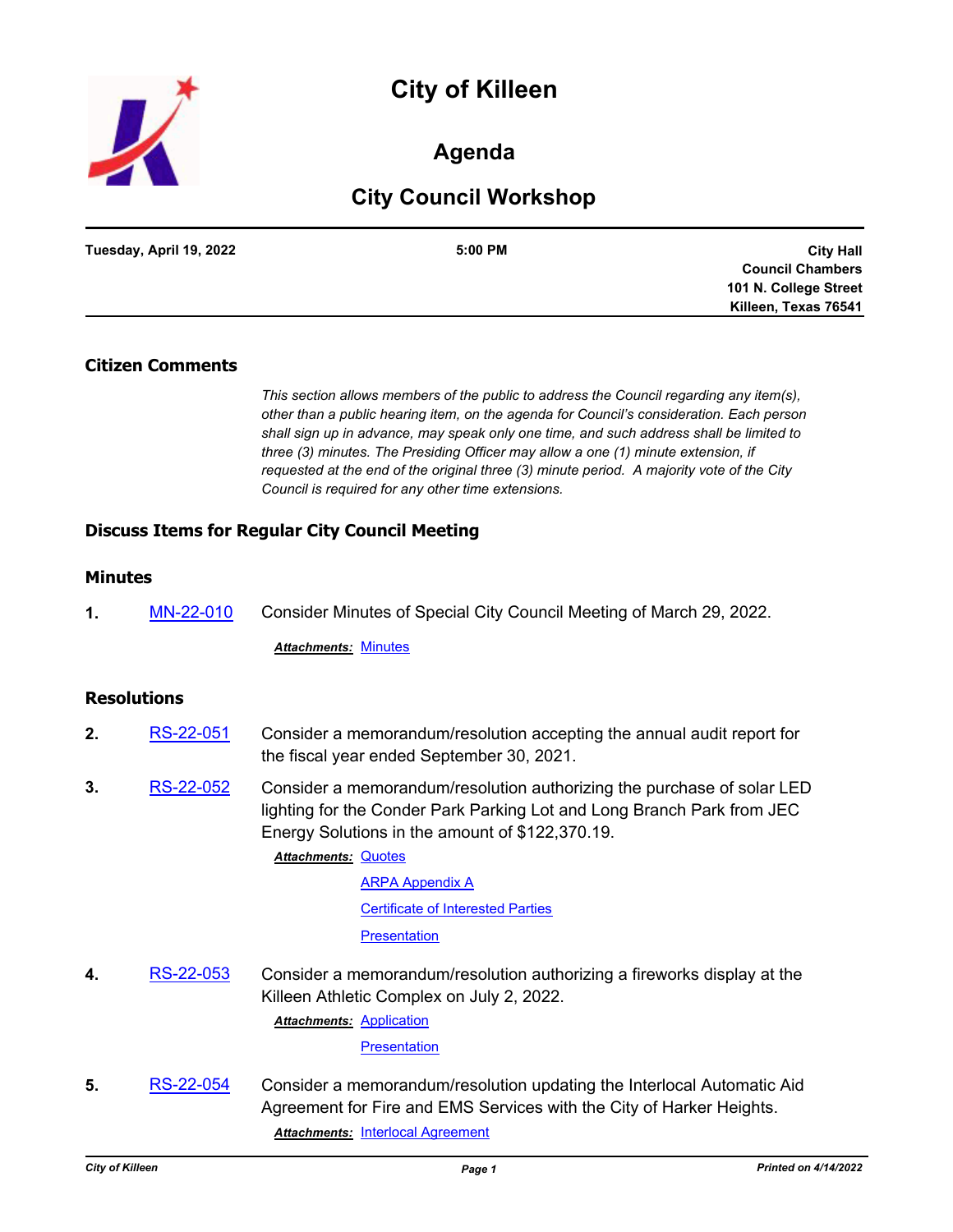#### [Auto Aid Map](http://killeen.legistar.com/gateway.aspx?M=F&ID=12ebbb62-bc25-47c4-aa9b-f830f4e67034.pdf)

**[Presentation](http://killeen.legistar.com/gateway.aspx?M=F&ID=f7991681-f3e0-49e4-950b-bcea2e1e716f.pdf)** 

**6.** [RS-22-055](http://killeen.legistar.com/gateway.aspx?m=l&id=/matter.aspx?key=6048) Consider a memorandum/resolution approving an Interlocal Automatic Aid Agreement for Fire and EMS Services with the City of Belton. **Attachments: [Interlocal Agreement](http://killeen.legistar.com/gateway.aspx?M=F&ID=b777ff24-2f6a-47e2-9da6-cdc2b62d0ea0.pdf)** 

**[Presentation](http://killeen.legistar.com/gateway.aspx?M=F&ID=327d3d0c-f2c4-4d2f-a340-b11f07549828.pdf)** 

**7.** [RS-22-056](http://killeen.legistar.com/gateway.aspx?m=l&id=/matter.aspx?key=6061) Consider a memorandum/resolution approving a professional services agreement with Garver, LLC, for the Apron Rehabilitation Phase II project at the Killeen Fort Hood Regional Airport, in the amount of \$63,600.

**Attachments: [Agreement](http://killeen.legistar.com/gateway.aspx?M=F&ID=6d8ba998-19b4-4938-a38e-4f5039a81d6b.pdf)** 

[Certificate of Interested Parties](http://killeen.legistar.com/gateway.aspx?M=F&ID=ce229efb-8a3b-496d-9bbb-8711e70f79d8.pdf) **[Presentation](http://killeen.legistar.com/gateway.aspx?M=F&ID=4d28cc94-28c7-4847-b72a-ecc3d71e6e5a.pdf)** 

**8.** [RS-22-057](http://killeen.legistar.com/gateway.aspx?m=l&id=/matter.aspx?key=6074) Consider a memorandum/resolution accepting the FY 2021 Edward Byrne Memorial Justice Assistance Grant (JAG) Award and approving an Interlocal Agreement with the City of Temple and Bell County. **Attachments: [Interlocal Agreement](http://killeen.legistar.com/gateway.aspx?M=F&ID=9405e8ac-de50-4a68-860e-7a9e9d09ff4a.pdf) [Presentation](http://killeen.legistar.com/gateway.aspx?M=F&ID=6e18de59-7735-4bd5-8dd3-ae8f61ffa861.pdf)** 

## **Public Hearings**

**9.** [PH-22-028](http://killeen.legistar.com/gateway.aspx?m=l&id=/matter.aspx?key=6083) HOLD a public hearing and consider an ordinance amending the FY 2022 Annual Budget of the City of Killeen to adjust revenue and expenditure accounts in multiple funds.

Attachments: [Ordinance](http://killeen.legistar.com/gateway.aspx?M=F&ID=1c4f329f-af98-4c0d-a7bb-cb4a2b1150d3.pdf)

**[Presentation](http://killeen.legistar.com/gateway.aspx?M=F&ID=fd1951b4-804e-4fca-ab13-f67f2f8c3a46.pdf)** 

**10.** [PH-22-029](http://killeen.legistar.com/gateway.aspx?m=l&id=/matter.aspx?key=6070) HOLD a public hearing and consider an ordinance amending the Code of Ordinances Chapter 31 Zoning, adopting architectural and site design standards.

**Attachments: [Ordinance](http://killeen.legistar.com/gateway.aspx?M=F&ID=3d68e1c8-f8dc-4da2-9915-b5865771442b.pdf)** 

**[Presentation](http://killeen.legistar.com/gateway.aspx?M=F&ID=d784cac6-6d9b-4768-9731-50607dd7b089.pdf)** 

**11.** [PH-22-030](http://killeen.legistar.com/gateway.aspx?m=l&id=/matter.aspx?key=6040) HOLD a public hearing and consider an ordinance requested by Raye Mayhorn on behalf of Passion for Christ Ministries, LLC (Case #FLUM 22-12) to amend the Comprehensive Plan's Future Land Use Map (FLUM) from a 'Suburban Residential' (SR) designation to a 'Suburban Commercial' (SC) designation for approximately 6.43 acres out of the Passion for Christ Ministries Addition, Block 1, Lot 1. The property is locally addressed as 3100 Little Nolan Road, Killeen, Texas.

**Attachments: [Maps](http://killeen.legistar.com/gateway.aspx?M=F&ID=ddd97415-738f-483c-8329-8f0333851604.pdf)** 

**[Minutes](http://killeen.legistar.com/gateway.aspx?M=F&ID=63470a5d-d2c3-46db-80a6-6b8a28bb226d.pdf)** 

**[Ordinance](http://killeen.legistar.com/gateway.aspx?M=F&ID=55b5aff2-8d28-4a8c-8191-738d673df5d9.pdf)**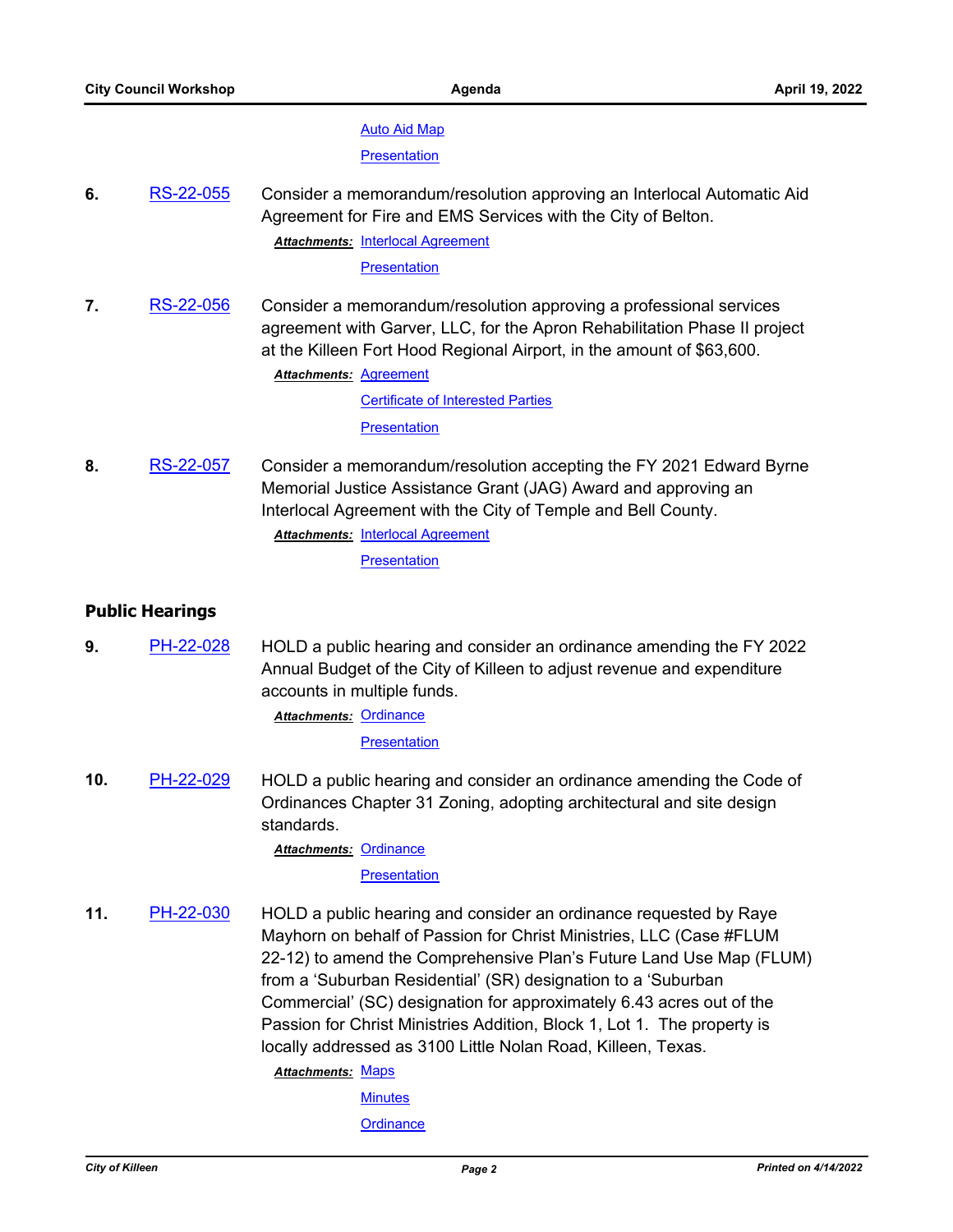#### **[Presentation](http://killeen.legistar.com/gateway.aspx?M=F&ID=528f0857-8a16-46b5-8c9d-08e5380a8e5e.pdf)**

**12.** [PH-22-031](http://killeen.legistar.com/gateway.aspx?m=l&id=/matter.aspx?key=6041) HOLD a public hearing and consider an ordinance requested by Raye Mayhorn on behalf of Passion for Christ Ministries, LLC (Case #Z22-17) to rezone approximately 6.43 acres out of the Passion for Christ Ministries Addition, Block 1, Lot 1, from "R-1" (Single-Family Residential District) to "B-1" (Professional Business District). The property is locally addressed as 3100 Little Nolan Road, Killeen, Texas.

#### Attachments: [Maps](http://killeen.legistar.com/gateway.aspx?M=F&ID=eaf49210-60f0-408c-81d0-0a10cebd51de.pdf)

| <b>Site Photos</b>    |
|-----------------------|
| <b>Minutes</b>        |
| Ordinance             |
| <b>Considerations</b> |
| <b>Presentation</b>   |

### **Items for Discussion at Workshop**

| 13.                                | <b>DS-22-046</b> | Discuss 2023 Legislative Priorities with The Schlueter Group                                             |  |  |
|------------------------------------|------------------|----------------------------------------------------------------------------------------------------------|--|--|
| 14.                                | <b>DS-22-047</b> | Discuss WCID #1 Water Treatment Plant Expansion                                                          |  |  |
|                                    |                  | <b>Attachments: Presentation</b>                                                                         |  |  |
| 15.                                | DS-22-048        | <b>Receive Mental Health Presentation</b>                                                                |  |  |
|                                    |                  | <b>Attachments: Presentation</b>                                                                         |  |  |
| 16.                                | <b>DS-22-049</b> | <b>Discuss Short-Term Residential Rental Activity</b>                                                    |  |  |
|                                    |                  | <b>Attachments: Presentation</b>                                                                         |  |  |
| 17.                                | <b>DS-22-050</b> | Discuss Reflective Addresses on Curbs                                                                    |  |  |
| 18.                                | DS-22-051        | Receive a Briefing on a Proposed Intergovernmental Support Agreement<br>for Animal Services on Fort Hood |  |  |
|                                    |                  | <b>Attachments: Presentation</b>                                                                         |  |  |
| <b>Future Agenda Item Requests</b> |                  |                                                                                                          |  |  |
| 20.                                | RQ-22-013        | Briefing from TEX-21 (Transportation Excellence for the 21th Century)                                    |  |  |
|                                    |                  | <b>Attachments: Request</b>                                                                              |  |  |
| 21.                                | RQ-22-014        | Discharging Firearms in City Limits                                                                      |  |  |
|                                    |                  | <b>Attachments: Request</b>                                                                              |  |  |
| 22.                                | RQ-22-015        | <b>KEDC Structure Review</b>                                                                             |  |  |

*Attachments:* [Request](http://killeen.legistar.com/gateway.aspx?M=F&ID=a7b5cdc4-b022-4bb3-b105-2d485ab6da6d.pdf)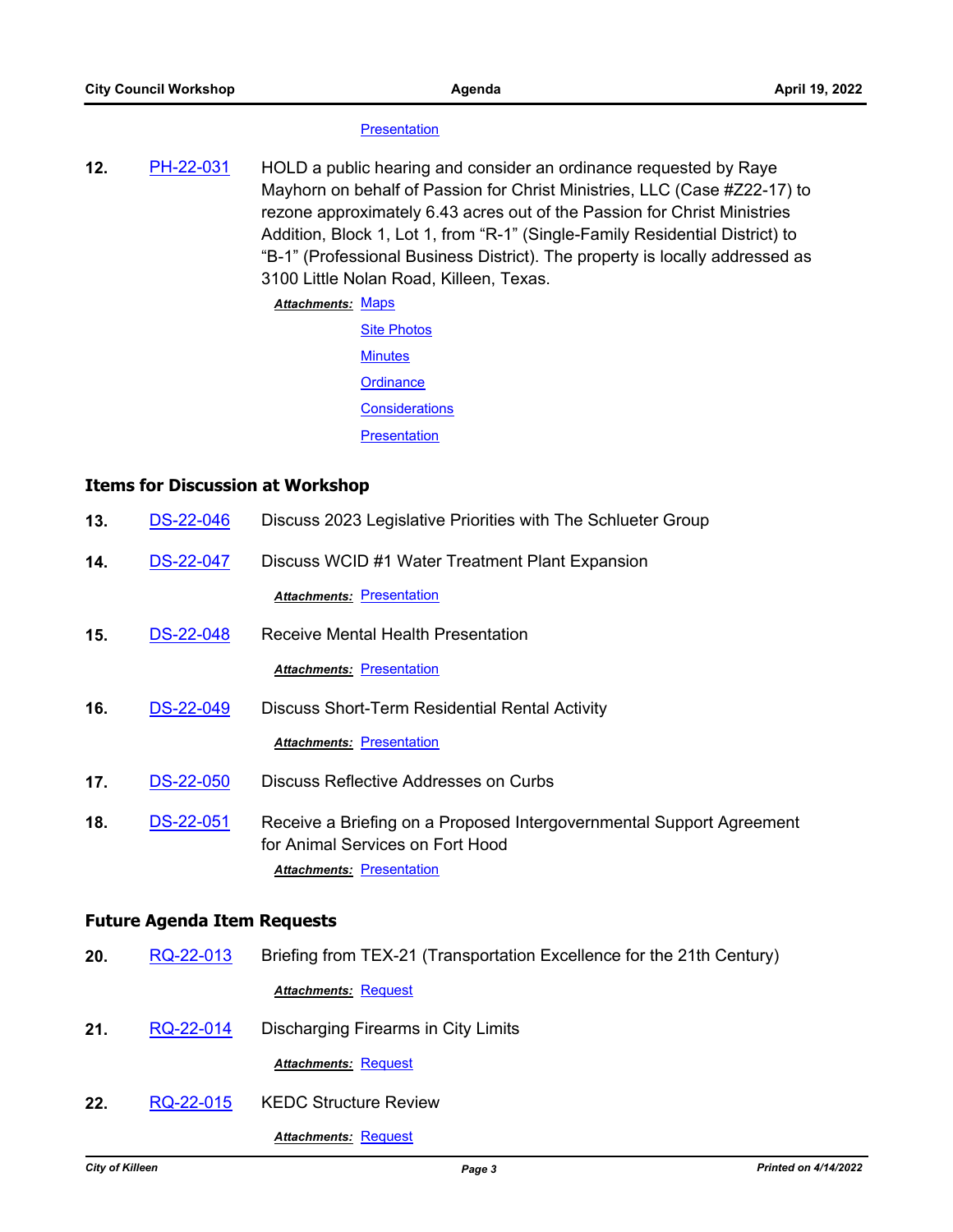| 23. | RQ-22-016 | <b>Request Quarterly Update from KEDC</b> |  |
|-----|-----------|-------------------------------------------|--|
|     |           | <b>Attachments: Request</b>               |  |
| 24. | RQ-22-017 | First Responder Mental Health Program     |  |
|     |           | <b>Attachments: Request</b>               |  |
| 25. | RQ-22-018 | Discuss Reported Concerns within KPD      |  |
|     |           | <b>Attachments: Request</b>               |  |

#### **Adjournment**

*I certify that the above notice of meeting was posted on the Internet and on the bulletin boards at Killeen City Hall and at the Killeen Police Department on or before 5:00 p.m. on April 13, 2022.*

*Lucy C. Aldrich, City Secretary* 

*\_\_\_\_\_\_\_\_\_\_\_\_\_\_\_\_\_\_\_\_\_\_\_\_\_\_\_\_\_\_\_*

*The public is hereby informed that notices for City of Killeen meetings will no longer distinguish between matters to be discussed in open or closed session of a meeting. This practice is in accordance with rulings by the Texas Attorney General that, under the Texas Open Meetings Act, the City Council may convene a closed session to discuss*  any matter listed on the agenda, without prior or further notice, if the matter is one that *the Open Meetings Act allows to be discussed in a closed session.*

*This meeting is being conducted in accordance with the Texas Open Meetings Law [V.T.C.A., Government Code, § 551.001 et seq.]. This meeting is being conducted in accordance with the Americans with Disabilities Act [42 USC 12101 (1991)]. The facility is wheelchair accessible and handicap parking is available. Requests for sign interpretive services are available upon requests received at least 48 hours prior to the meeting. To make arrangements for those services, please call 254-501-7700, City Manager's Office, or TDD 1-800-734-2989.*

#### **Notice of Meetings**

*The Mayor and/or City Council have been invited to attend and/or participate in the following meetings/conferences/events. Although a quorum of the members of the City Council may or may not be available to attend this meeting, this notice is being posted to meet the requirements of the Texas Open Meetings Act and subsequent opinions of the Texas Attorney General's Office. No official action will be taken by Council.*

*• Bell County Coalition of Black Democrats Event, April 16, 2022, 1:30 p.m., VFW Post 9191*

- *Bob Gray Day Ceremony, April 18, 2022, 1:00 p.m., Killeen Fort Hood Regional Airport*
- NAACP Freedom Fund Banquet, April 22, 2022, 6:00 p.m., Killeen Civic and *Conference Center*
- *Bunny Trail Reconstruction Project Open House, May 4, 2022, 6:00 p.m., Haynes Elementary School*
- National Day of Prayer, May 5, 2022, 12:00 p.m., Killeen City Hall
- *Bell County Police Memorial Ceremony, May 10, 2022, 10:00 a.m., Killeen Police*